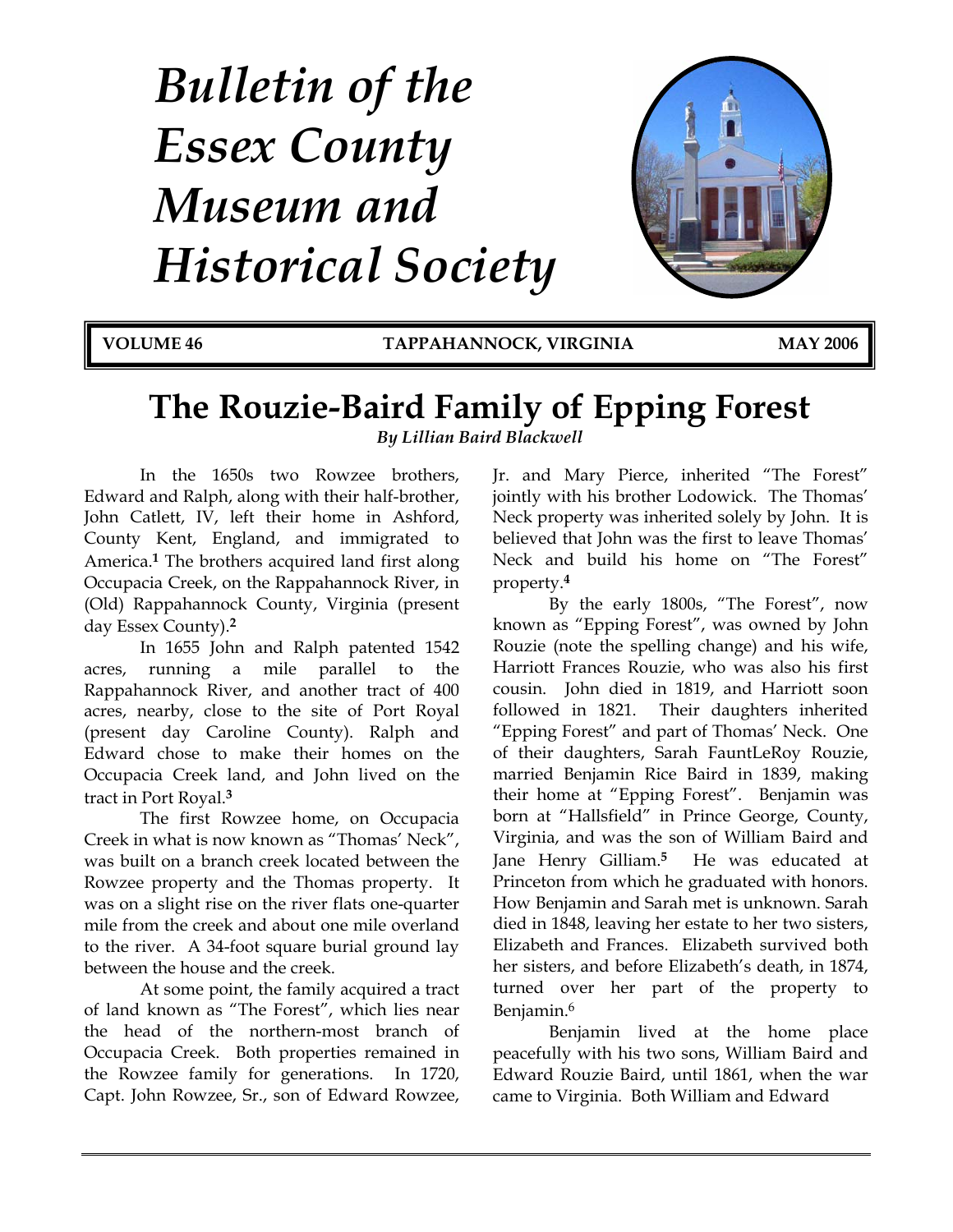(known in the army as "Ned") determined to be of service to their beloved state. On June 6, l861, Edward enlisted as a sergeant with Co F, 55th Virginia Infantry. William's date of enlistment is unknown, and his military career was cut short for health reasons.**<sup>7</sup>**

 In 1861, Col. George Edward Pickett took command of forces along the Northern Neck.**<sup>8</sup>** His district included Lancaster, Northumberland, Richmond, Westmoreland, Middlesex, and Essex Counties. He established his headquarters in Tappahannock. The majority of his troops were militia and, with the exception of the wellappointed 55th Virginia Infantry (Edward's unit), a volunteer outfit. None of his regiments consisted of more than 300 men, barely 30 percent of the authorized strength. Pickett faced the challenge of defending both sides of the Rappahannock with minimal troops and little or no help from the local citizens.

 By December of 1861, he was replaced in this command by Col. John Mercer Brockenbrough. Without a command, Pickett went to Richmond to plead for a new assignment. There he met his old friend, Gen. James Longstreet. In February, 1862, Pickett was promoted to Brigadier General and assigned to Longstreet's division. Also in February, 1862, the Hon. Robert Mercer Taliaferro Hunter, then Secretary of State, C.S.A., and a neighbor and

friend of the Baird family, wrote to Pickett, requesting that Edward be considered for the position of aide-de-camp, should Pickett be given a brigade. Soon after Pickett received his promotion, Edward, now a lieutenant, joined Pickett at Manassas, Virginia.

 Edward rose to the rank of Captain and remained with Pickett throughout the war. He was with Pickett at Gettysburg, and used as a courier during the fateful charge. In September, 1863 in Petersburg, Edward arranged the wedding ceremony of General Pickett and Sallie Corbell.**<sup>9</sup>**

Stationed in the west at the

beginning of the war, Pickett made his way east, by way of Panama and New Orleans. One of his companions on this trip was Samuel Barron, III, of Hampton, Virginia, later to become Edward's brother-in-law. Sam's father, Commodore Samuel Barron, Jr., had been in command of Fort Hatteras when it fell to union forces in August of 1861, and he was captured and imprisoned.**<sup>10</sup>** Pickett and Sam became fast friends and remained so throughout the war and after.**<sup>11</sup>**

 It is not known when Edward first met the Barron family. In March of 1863, he wrote his brother, William, that he had no intention of ever marrying. But Sam's sister, Virginia "Jennie" Pendergrast Barron, must have changed his mind. She was a striking beauty.**12** Exactly when they met is not known either, but, it is assumed it was through General Pickett. On March 7, 1865, while on duty in Petersburg, Edward and Jennie were married in Richmond at the home of a family friend, Lewis D. Crenshaw, Esq. Jennie and her siblings were living with the Crenshaws while the Commodore was in Europe. Where Jennie lived for the remaining months of the war is unknown.

 Edward was also with Pickett at Five Forks, and on the arduous march west from Petersburg. He was with him at Appomattox on one of the saddest days for the Confederacy. In fact, he was the third person to sign the parole of

> honor, just under Brig. Gen. George E. Pickett and his brother, Maj. Charles Pickett.

> After the war Capt. Baird returned to "Epping Forest". It was in this house that, toward the end of April, l865, Robert Mercer Taliaferro Hunter, of nearby "Fonthill", and Confederate Secretary of War, James Seddon, were dining with Benjamin and Edward when the house was surrounded by a detachment of Federal troops. Hunter was arrested and taken prisoner. Seddon hid in the basement, then fled, and later surrendered to Federal auth-

*Page* 2



**Capt. Edward Rouzie Baird (1840‐1931)** *Portrait Courtesy of Mr. and Mrs. Benjamin H. Baird "Epping Forest"*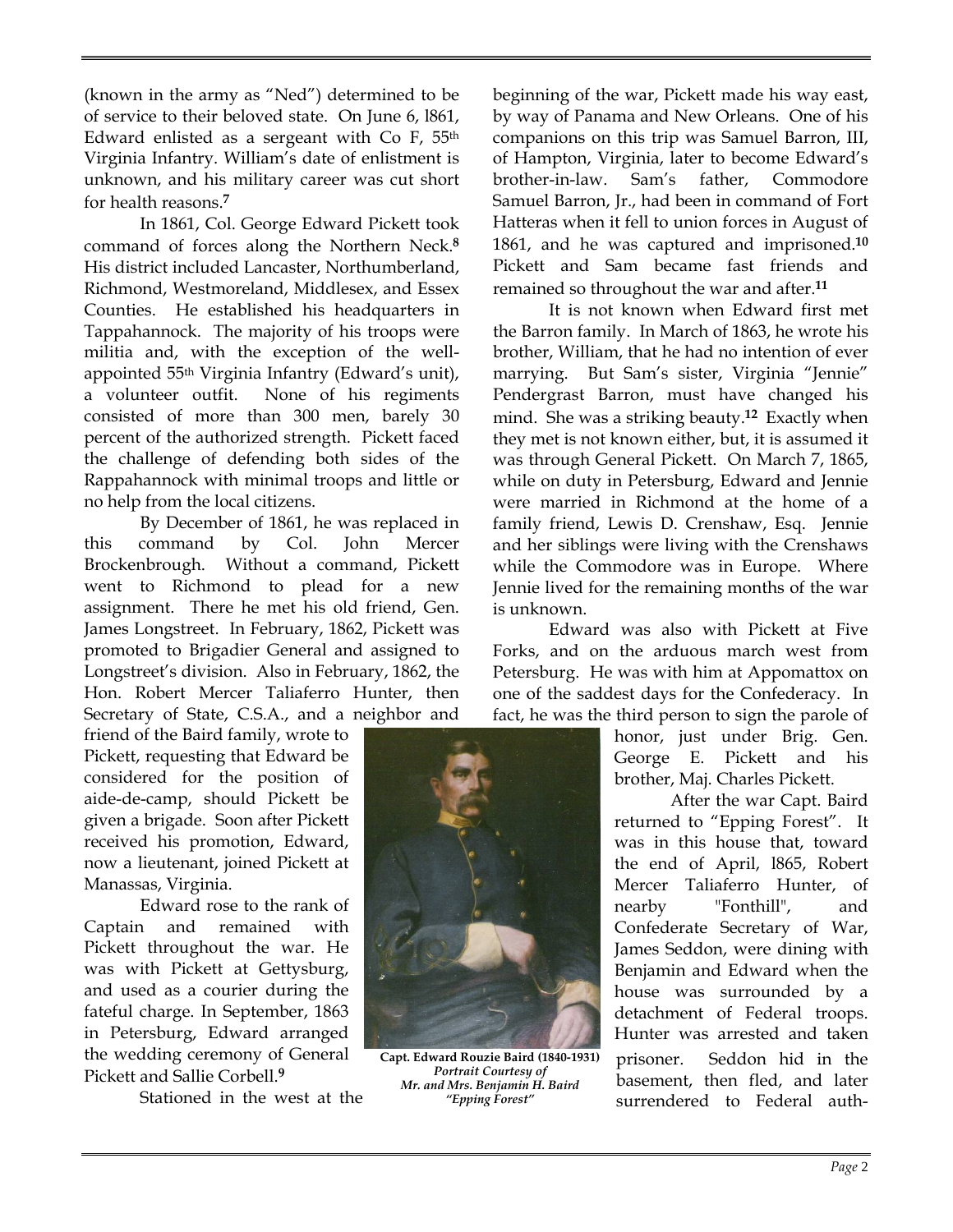orities in Richmond.**<sup>13</sup>**

 Jennie eventually joined Edward at "Epping Forest". The first of their three sons, Benjamin Harrison Baird, was born in March of 1866. They went on to have another son, Edward Rouzie Baird, Jr., and an additional six daughters. Though the Captain had forbidden any of his daughters to marry and leave him, three of the daughters dared to disobey. Virginia "Jennie" Barron Baird, born in 1868, married Henry Latane' Baylor, Sr., of "Port Tobacco" and "Edenetta". Sarah FauntLeRoy "Fauntie" Baird, born in 1873, married Dandridge Sale, of "Fairfield". Mary Blake Baird, born in 1877, married Richard Baylor, III, of "Kinloch".

 Edward and Jennie's last son, Samuel Barron Baird, was born in 1887, ten years after their last child, and just one year before Jennie's death.**<sup>14</sup>**

 After the war, Edward became Superintendent of Schools for Essex County. In 1920, Captain Baird gave two speeches to the Daughters of the Confederacy in Essex about his experiences in the war. In 1921, he was interviewed, at "Epping Forest", by the *Baltimore Sun*. This article was reprinted in Virginia Craft Showell's "Essex Sketches", and published again in the *Richmond Times Dispatch* on March 6, 1921. He reminisced that as "examiner of the public schools of this county [Essex] for more than twenty years....[He] had ridden from one end of the county to the other, his schedule of visitations as rigidly kept as any war-time duties. He had risen cold winter mornings and had seen the sun rise many times from the saddle as he made the twenty-mile trip to the county seat to meet a 9 o'clock engagement." When the reporter attempted to turn the questions to the war, the Captain artfully dodged any questions on the subject. He did, however, recall the hardships suffered by him and his family after the war.

 Edward died in 1931 at his beloved "Epping Forest". He was buried, in his uniform, next to Jennie and the other Bairds and Rouzies.

 Today, "Epping Forest", and the Thomas' Neck land are owned by Benjamin Harrison Baird, son of Samuel Barron Baird, Sr., and his wife Harriet Tunstall FauntLeRoy. Ben and his brothers are the 4th generation Baird, and the 9th generation Rouzie descendants to live in Essex.

#### *ENDNOTES*

*1 In 1623, Preston, County Kent, England, John Catlett III, son of John Catlett, Jr. and Elizabeth Frauncis, married Sarah Hawkins. Sarah was the daughter of Ralph Hawkins and Martha Baldwin. John only lived for two short years. After his death, Sarah left her home in Sittingbourne Parish and returned to the home of her father, in Canterbury, for the birth of her posthumous child. John and Sarah had two sons, Col. John Catlett IV, the child she was carrying at the time of her husband's death, and Thomas Catlett. Having two small sons to care for, Sarah married Dr. Lodowick Rowzee in 1626, in Ashford, County Kent. Lodowick (Lewis) was born in Antwerp, Belgium. In 1619, he was issued a physician's license. He wrote a pamphlet entitled "The Queenes Welles, That is a Tratice of the Nature and Vertues of Turnbridge Water, London". He died, in Ashford, in 1655. Lodowick and Sarah had three daughters, Sarah, Martha and Katherine, and three sons, Lodowick, Jr., Edward and Ralph. John Catlett, IV, was appointed by an English Court to administer the "goods, chattels, and debts" of Ralph, Edward, and Martha. (It is believed that Martha may have come to Virginia with her brothers. John's brother, Thomas Catlett, evidently stayed in England.)* 

*2 It is said that John Catlett was responsible for naming the new parish Sittingbourne, which encompassed both sides of the Rappahannock, after the area in England where he was born. Sittingbourne was in existence from 1656 to 1732.* 

*3 In 1665, John Catlett acquired a tract of 1364 acres on the south side of the Rappahannock River, a part of a dividend called "Goulden Vale". Goulden Vale creek runs into the Rappahannock just north of present day Port Royal. In 1666, he was a founding Justice for (Old) Rappahannock County. He was with John Lederer on an expedition to the upper Rappahannock. It is said that the Lederer party reached the crest of the Blue Ridge Mountains.* 

*4 This house (or possibly one that was built after) burned before 1840. At John's death, "The Forest" was inherited by his sons, Richard and William, and Thomas' Neck by William. Richard predeceased William, leaving three daughters. One of these daughters, Harriott Frances Rouzie, married her first cousin, John, son of William. At his death in 1798, William owned the Thomas' Neck property, almost in its entirety, and "The Forest".*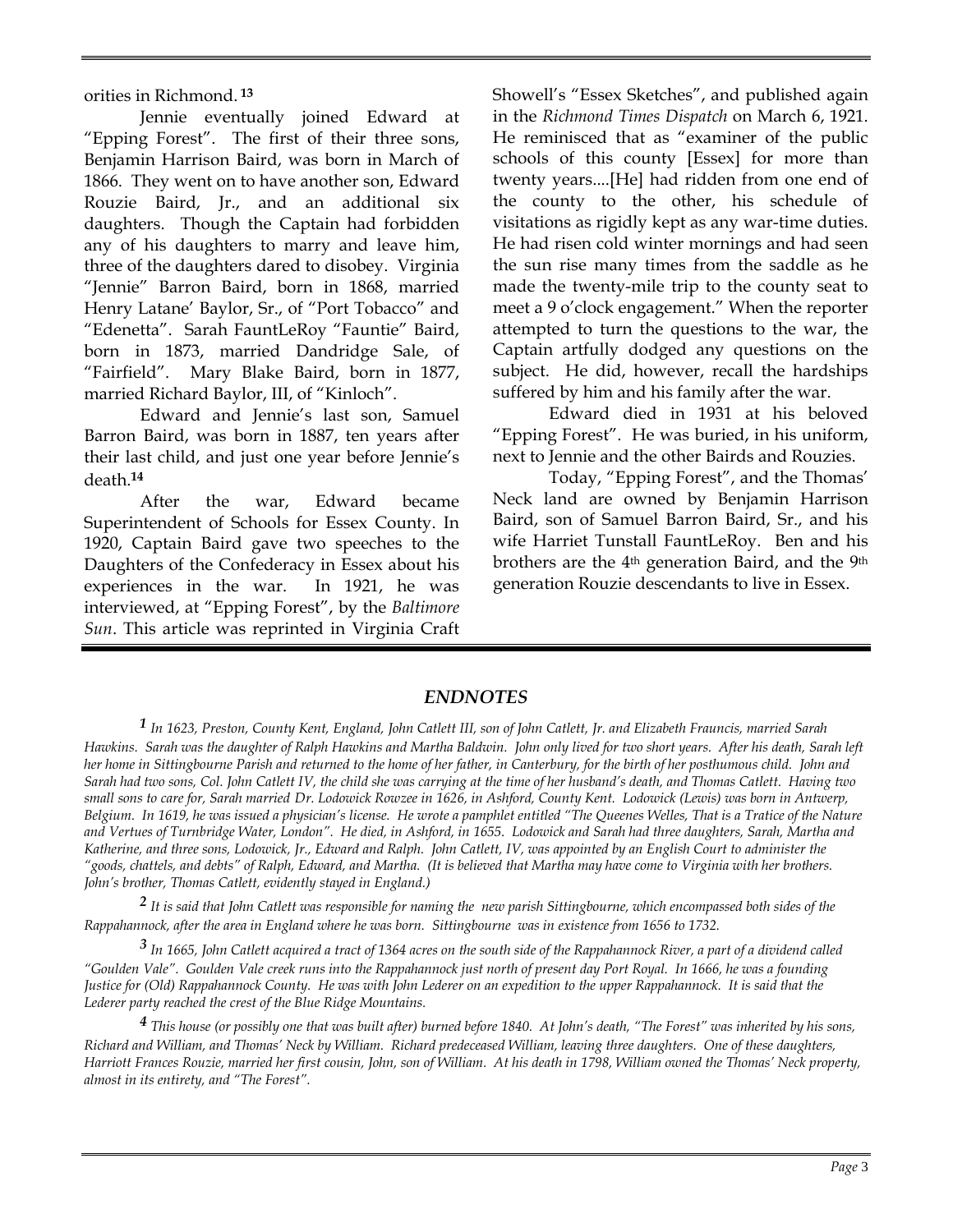*5 Jane Henry Gilliam was the daughter of John Gilliam and Jane Henry, first cousin of Patrick Henry, the orator. William's*  father was John Baird, Jr., of Glasgow, Scotland. John had immigrated to Virginia in the mid 1700s. He was one of the founders of the *community of Blandford (in present day Petersburg), and helped start the Blandford Masonic Lodge. After his marriage to Jane Poythress, they moved outside of Petersburg and started a stud farm at "Hallsfield". John Baird was a landowner, merchant, farmer, and breeder of horses. The site of their home, later called "The Avery House", is located on the present day Petersburg Battlefield.* 

*6 Benjamin Rice Baird died in 1890 and was buried at "Epping Forest", beside Sarah.* 

*7 William never married, and after the war attended the University of Virginia. He lived at "Epping Forest" for the remainder of his life, where he died in 1912, and is buried there.* 

*8 In 1861, Brigadier General Theophilus Hunter Holmes was the commander of the Department of the Rappahannock, headquartered at Brooke Station, Virginia. He was soon joined there by Col. George Edward Pickett. After briefing Pickett on the local situation, Holmes sent him to take command of forces along the Northern Neck.* 

*9 Captain Baird: "I think I met her before the General did. In fact, I knew her as a school girl in Petersburg....I remember I secured the license for him when he was married and she was nineteen at the time. I had gone on ahead to escort her to Petersburg, where she was to meet the General. I had some trouble about the license as Miss Corbell was not a legal resident of the city. The newsboys were calling out 'Extra! Extra!' All about the marriage of the famous Southern beauty to the hero of Gettysburg! Before the details were arranged, I finally adjusted the difficulty and the marriage proceeded with all the pomp possible to a war-ravaged city."* 

*10 Commodore Barron was later released on a prisoner trade and was assigned first to England, and then to Paris, as Flag Officer Commanding Confederate Naval Forces in Europe. Sam soon accompanied his father to Paris, as an aide on the Commodore's staff, leaving his two brothers and two sisters in the homes of friends in Richmond.* 

*11 At the end of their journey, Pickett gave Sam a ring to commemorate their trip. Descendants of the Barron family still have this ring.* 

*12 T. C. DeLeon, in his "Belles, Beaux, & Brains of the '60's", described her as being "gentle and popular...so sought by the best of both sexes when in Richmond."* 

*13 On June 13, 1865, Benjamin Rice Baird petitioned to the Provost Marshall under then President Andrew Johnson for amnesty under the 13th exception, which included "all persons who have voluntarily participated in the rebellion, and the estimated value of whose taxable property is over \$20,000." He also stated that he had "never held any office, civil or military, legislative, executive, or judicial, under the so called Confederate States". In October, 1865, he "deposited in this Department (Department of State) his original oath...being in the form prescribed by the President's Proclamation of May 29, 1865".* 

*14 Edward and Jennie's sons all married, and all but one left "Epping Forest". Benjamin Harrison Baird moved to Richmond County, where he founded the B. H. Baird Insurance Agency. He married Lucy P. M. Davis, and had one daughter, Page Baird. Benjamin was a vestryman and Senior Warden at St. John's Episcopal Church, in Warsaw, Virginia.* 

 *Virginia and Edward's second son, Edward "Eddie" Rouzie Baird, Jr., wanted to go to the University of Virginia, and study law. The Captain did not approve. Eddie left home, joined the Merchant Marine, and saved enough money to put himself through college. After college, he settled in Norfolk, and married, in 1902, Katherine Cameron Michaux, daughter of Dr. and Mrs. Jacob Michaux, of Norfolk. Eddie started a law firm called Baird, White, and Lanning. His son, Edward Rouzie Baird, III, continued the tradition with Baird Crenshaw and Ware. He later started a firm with his son, Edward "Eddie" Rouzie Baird, IV, called Willcox and Baird. Eddie (IV) worked for the United States Corps of Engineers from 1967 to 1973. He then worked for the United States Attorney's office from 1973 to 1977.* 

 *Edward and Jennie's last son, Samuel Barron Baird (named after Jennie's father), was born in 1887, ten years after the birth of his sister Mary. It is said Edward wanted a son for his old age. Jennie died the next year, in March of 1888. Her father had died just the month before. Barron was raised by his three older sisters, Imogen "Immie", Elizabeth "E", and Lelia "Elaw".* 

 *In 1917, Barron married Harriet "Hattie" Tunstall FauntLeRoy, of "Farmington", in King and Queen County, daughter of Henry Latane' FauntLeRoy and Ellen Bankhead Brooke. She was a teacher at the nearby school at Hustle, and possibly was hired by the Captain, in his capacity of Superintendent. She lived with the family of another teacher, Miss Powers.* 

 *Barron and Hattie's first son, Edward FauntLeRoy Baird, born in 1919, only lived two days, and is buried in the family plot. Their second son, Samuel Barron "B" Baird, Jr., born in 1922, was born at "Epping Forest". Barron and Hattie moved next door to "Sedgeley" where they had two more sons, Benjamin "Ben" Harrison Baird, born in 1925, and William "Bill" FauntLeRoy Baird, born in 1930.* 

 *In the 1930's Barron and Hattie moved back to "Epping Forest" to care for the aging Captain. Their son "B" remembers the Captain often exclaiming that "the Yankees are in the yard!" Barron and Hattie continued to live at "Epping Forest", after the Captain's death. Hattie tended to the large house and took care of the "sisters", until their deaths: "Elaw" in 1934, "E" in 1952, and "Immie" in 1962. Barron enjoyed farming and especially training horses. He died in 1966, and Hattie joined him in 1980.* 

 *Barron and Hattie's oldest living son, S. Barron Baird, Jr., joined the Army in the fall of 1942. He was assigned to the 88th Cavalry Reconnaissance Troop (Mechanized). He fought in Italy, and received two Purple Hearts for wounds received in combat. He also received the Bronze Star for "heroic achievement in action on 21 April, 1945, near Lavino Di Mezzo, Italy." Upon returning home, he married, Lillian Gazelle Gallagher, daughter of James Allen Gallagher and Maude Lillian Hynson. "B" and Gazelle lived at "Epping*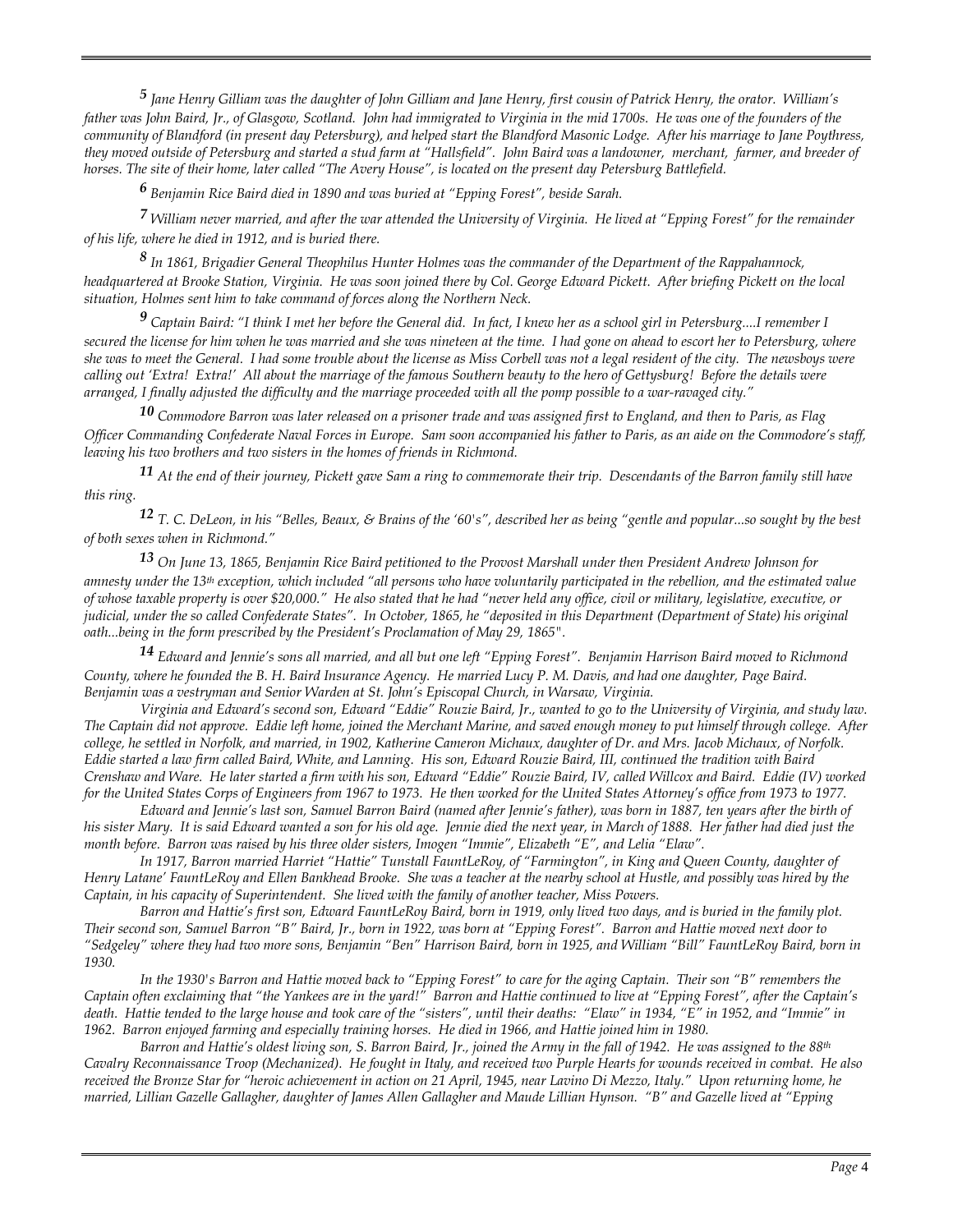*Forest", until December of 1946, when they moved to "Otterburn", where they continue to live today. They have two daughters, Elizabeth Ann and Lillian Gazelle Baird, who also live at "Otterburn".* 

 *Bill, Barron and Hattie's youngest son, also served in the Army. In 1950, he was drafted for the Korean Conflict, but served two years in Germany. After the military, he used the GI Bill to learn car upholstery, and was employed, in Richmond, at a car dealer. In 1958, he opened his own business, doing car and boat upholstery. He has been married twice and has one son, William Roy Baird.*

 *Today "Epping Forest" is owned by Ben, Barron and Hattie's middle son. Ben married twice, and lives there with his wife, June, and their son, Benjamin Barron Baird. Benjamin, his wife Paula, and their son, Zack, also live in the large house. Ben faithfully farms the land inherited so long ago from his great grandmother. He also trains and breeds trotters for harness racing.* 

#### *REFERENCES*

| "Hidden Village", by Ralph Emmett Fall               |            |            |  |
|------------------------------------------------------|------------|------------|--|
| "The Diary of Robert Rose", by Ralph Emmett Fall     |            |            |  |
| Essex County Will Books:                             | 3, p. 141  | 4, p. 142  |  |
|                                                      | 13, p. 194 | 14, p. 241 |  |
|                                                      | 15, p. 463 | 17, p. 461 |  |
|                                                      | 19, p. 115 | 19, p. 123 |  |
|                                                      | 19, p. 410 | 24, p. 666 |  |
| <b>Essex County Deed Books:</b>                      | 39, p. 37  |            |  |
| "Pickett-Leader of the Charge" by Edward G. Longacre |            |            |  |

*Lillian Baird Blackwell* is the great-granddaughter of Capt. Edward Rouzie Baird. She and her husband Tom, who was born and raised in Tappahannock, currently live in a home they built in 2001 on the farm where she grew up in Essex, "Otterburn." They have two children; daughter Sarah, an actress, was recently named Educational Director at Wayside Theatre in Middletown, Virginia, and Tom, Jr. is currently pursuing a degree in computer sciences at the University of Delaware. Her parents have lived in the original home since December, 1946, the oldest section of which was built in 1884. Through the years, "Otterburn" was bought and sold several times, finally returning to its rightful heirs in history. Lillian simply explains this phenomenon by saying, "Otterburn went out of my family on my grandmother's side, and came back on my grandfather's side." Lillian's interest in genealogy began in 1989, and continues today. We wish to thank her for this informative and interesting glimpse of her family history, and look forward to her future contributions to the Bulletin.

## *Celebrating the Merger*

The title page of the Bulletin has been redesigned to reflect the January, 2006 merger of the Essex County Museum and The Essex County Historical Society. We cordially welcome you to visit the Essex County Museum to learn more about the history of "Epping Forest," the ancestral home of the Rouzie/Baird family of Essex County featured in this issue. View the artifacts and memorabilia now on display. Browse our wonderful Gift Shop for unique gift ideas and prized limited edition historical books and publications. Admission is always free, so step into the history of Essex County. We look forward to greeting you.

## *You're Invited!*

Participate in the living history of Essex County…become a Docent! Hours are flexible, and the people you meet and friends you make are well worth your time. For more information, contact Kathryn Carpenter, Docent Director, 804-443-3875.

> **Museum Hours**  Sunday 1 – 3 Monday 10 - 3 Thursday  $10 - 3$ Friday 10 – 3 Saturday 10 – 3